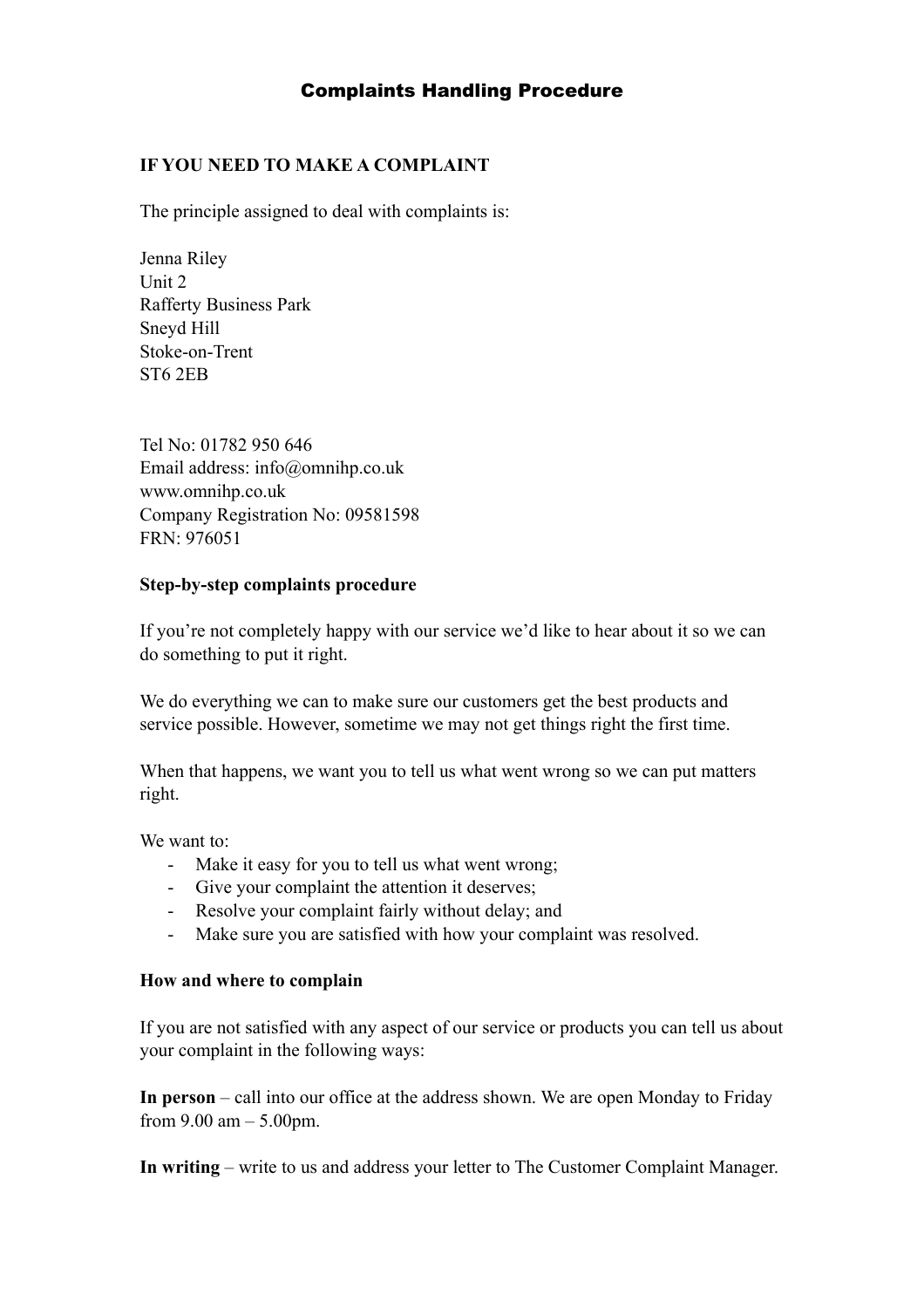# Complaints Handling Procedure

**By telephone** – call us on 01782 950 646 during our office hours and ask for the Customer Services Department.

**By email** – use the email address shown.

### **How long will it take?**

We aim to resolve your complaint straightaway but if we can't, then we will write to you within three business days to tell you:

- Why we have not resolved your complaint;
- Who is dealing with your complaint; and
- When we will contact you again.

We will aim to resolve your complaint quickly but it may take longer if it is complex.

We will keep you informed on a regular basis but if you need an update please call us on 01782 950 646 and ask to speak to the person handling your complaint.

### **If we cannot reach agreement with you?**

If we can't agree a solution with you within eight weeks, we will:

- Send a letter giving our reasons for the delay and an indication of when we expect to provide a final decision.
- OR
	- Issue our final decision letter which will explain our final position.

#### **The Financial Ombudsman Service**

Our aim is to resolve all complaints internally. However, if after receiving our final decision letter, or if eight weeks have passed (this is sometimes referred to as the "eight-week rule"), you may have the right to refer your complaint to the Financial Ombudsman Service (FOS). The eight weeks start from the date a complaint is received anywhere in our business. Their contact details are shown below.

Please note: Only complaints relating to the sale of financial services should be referred to FOS.

#### **Financial Ombudsman Service can be contacted in writing:**

Financial Ombudsman Service Exchange Tower